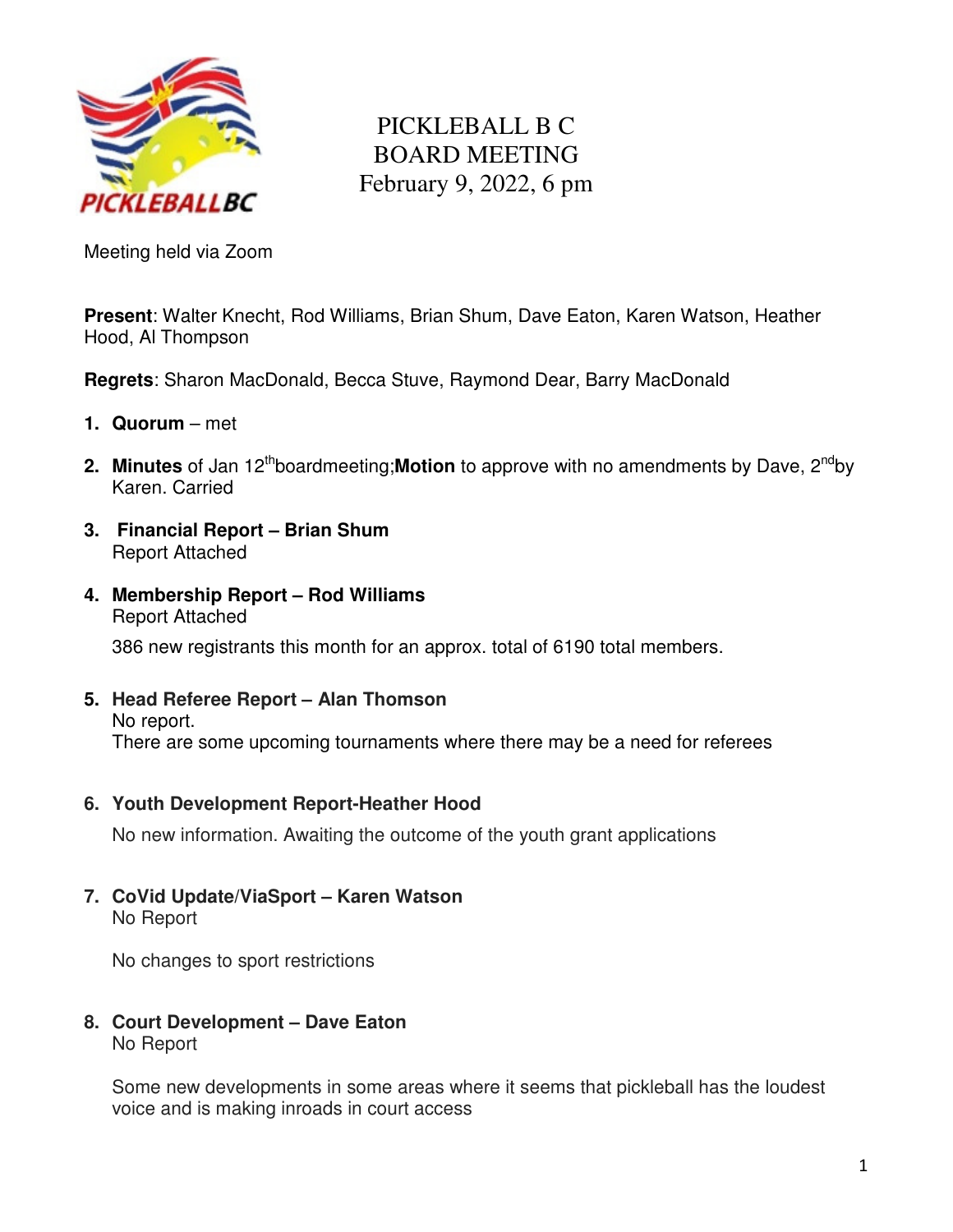Discussion on Mayne Island news article on court access – Tennis vs Pickleball https://www.capitaldaily.ca/news/the-pickleball-coup

#### **9. Ratings Report – Barry Montgomery**

No report

#### **10. Youth and Community Grant update**

Thirteen grant applications have been reviewed.

Two have been rejected (not associated with a pickleball club, family and friend request without any forward planning)

8 grants have been approved (3 conditional on PBC membership)

3 grants are pending approval

Many schools have been applying. Seems there is some leeway in school PE curriculum.

#### **11. AGM**

All is organized and ready for the February  $16<sup>th</sup>$  6 pm Zoom meeting The mike will be left open at the end of the meeting for those who still want to speak.

### **12. Special General Meeting for PCO** set for April 25

 The upcoming NPAC (Prov & Terr reps)meeting will discuss bylaw proposals. The controversial change of members becoming participants will be discussed.

### **13. Easter Seals proposal**

This is a revenue sharing proposal between Easter Seals and local clubs who agree to organize a tournament. Easter Seals could pay refs, balls, rental tables and chairs etc – it could be a good thing. Easter Seals will take on management services and organize sponsorships. Clubs organize the tournament.

Some clubs have shown an interest. The slide presentation from Easter Seals was distributed to a few clubs.

Discussion on the higher registration fees that would be required. Could this be a deterrent? The \$25 that goes to Easter Seals could be tax deductible.

A relationship with Easter Seals would increase the exposure for the sport of pickleball. Could there be a youth component for these tournaments?

Ideally, the tournaments would run sometime between June 1 to the middle of August. Easter Seals needs time to develop budgets and plan. Timing might be better for next year. **Motion** by Walter to postpone any Easter Seal supported tournaments for this year but to continue talks for next year. 2<sup>nd</sup> by Rod. Carried

### **14. Pickleball for the Hearing Impaired**

Montreal is holding a tournament for the hearing impaired in early July. A player is investigating funding opportunities. This would be precedent setting.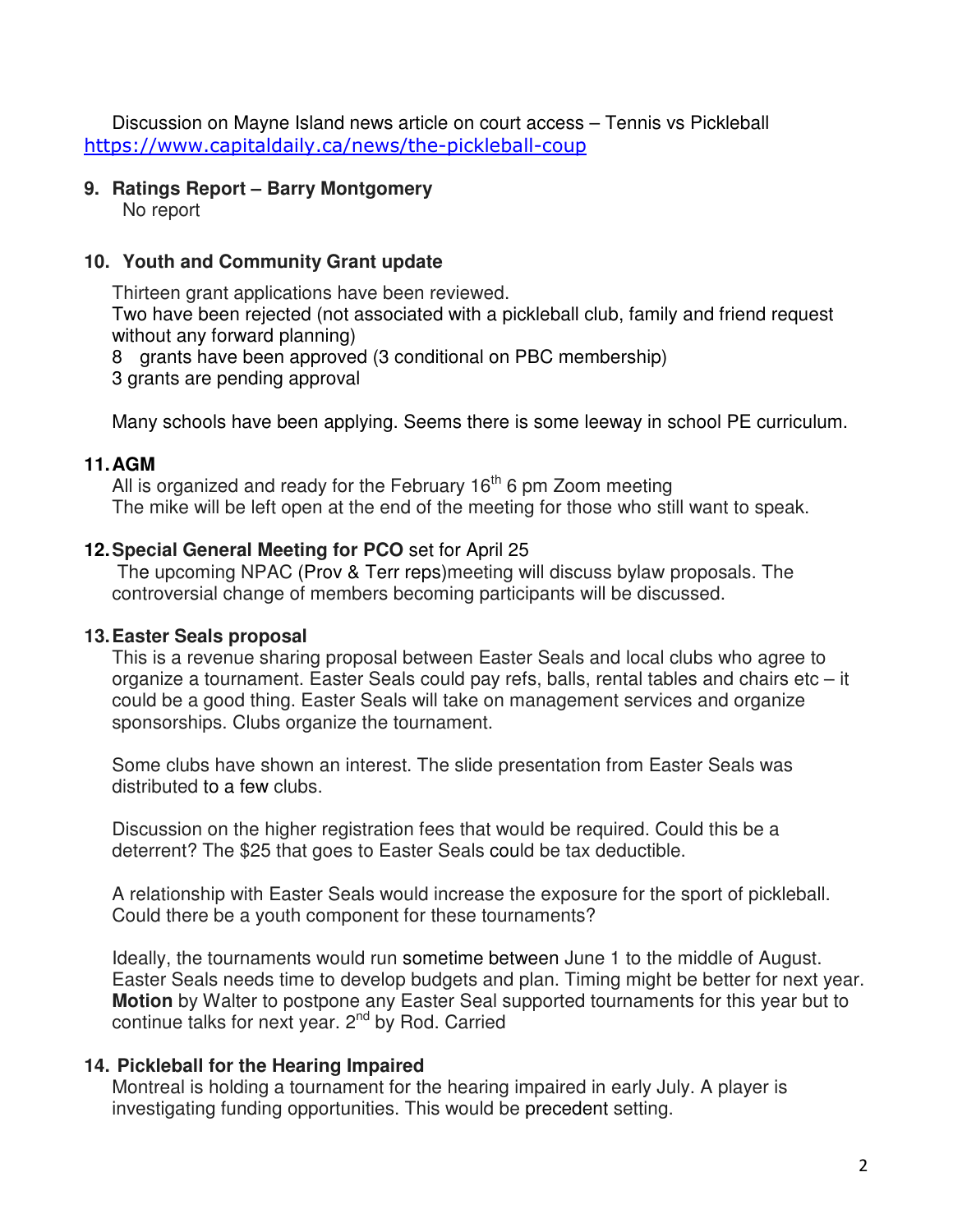In the budget process, funds can be set aside for awarding to individuals but this needs to be thought through further. To be discussed as next meeting.

#### **15. Volleyball BC proposal**

Opportunity for a combined Give–it-a-try event. Sports would include Volleyball, Pickleball and Cycling. To be held at the Harry Jerome Sport Center. To be discussed further at the next meeting.

#### **16.** Other grant opportunities

Are there other opportunities out there? Some discussion on a recent grant being awarded to Sooke BC.

Action: Heather will make follow up enquiries to Marilyn Erikson around grant details.

ViaSport has some funds available.

#### **17. Miscellaneous** updates

A recent noise complaint for PoCoMo Club. Walter has had some discussion with Julie MacRitchie and he will send a follow up response.

There have been some additional grant enquiries that could be formalized and sent in.

Burnaby is piloting dedicated time allocations on 3 courts this spring. Further details to come

Next meeting scheduled for Wednesday, March 9<sup>th</sup> at 6 pm.

Motion to adjourn at 7:10 by Dave,  $2^{nd}$  by Karen

https://us02web.zoom.us/j/7963445852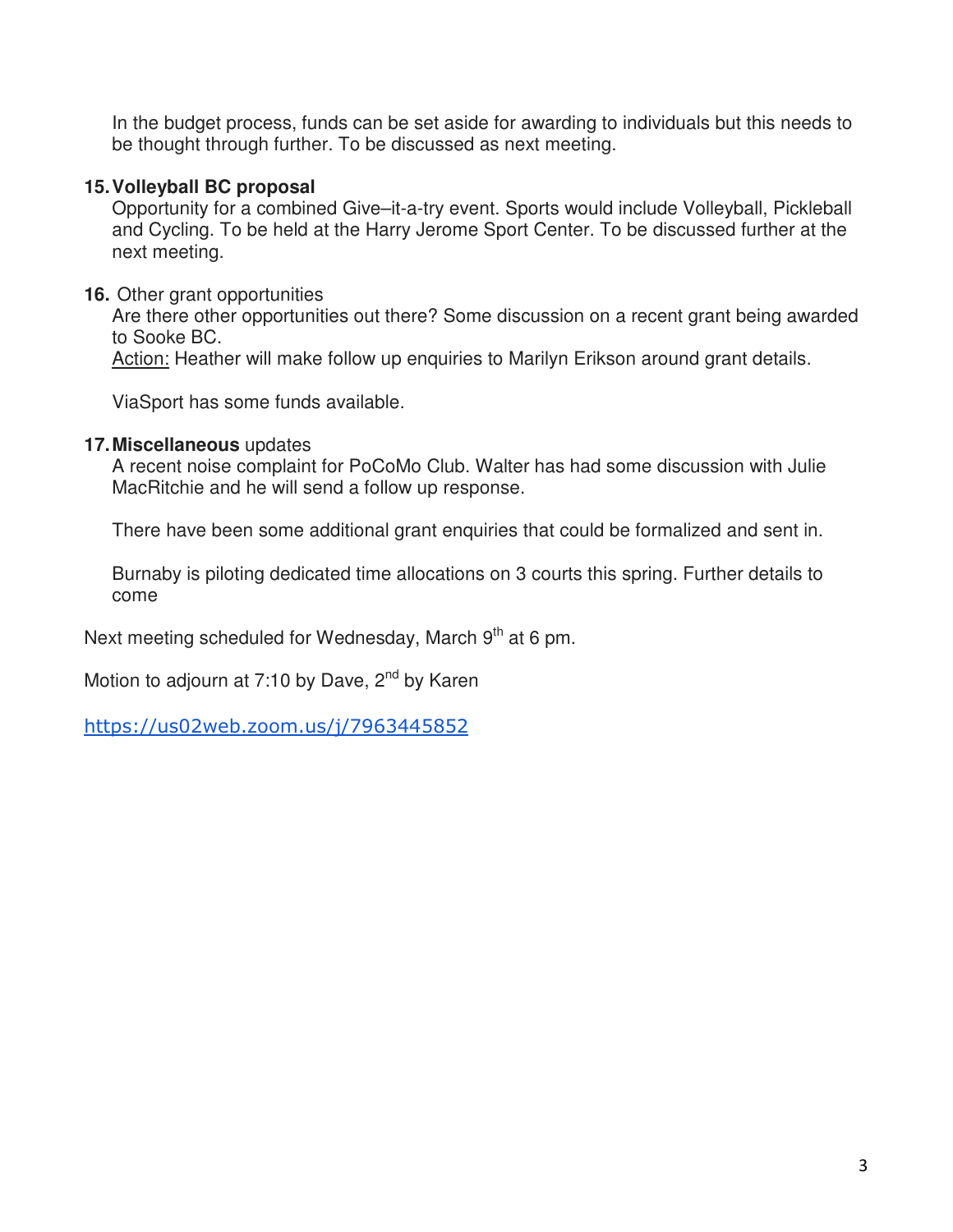# **February Financial Statement**

**Cash Position Board Meetings** 

| <b>Opening Bank Balance (VanCity)</b><br>PayPal account balance                                                                                                                                                            |         |                                   | Feb 08/22<br>3:24 <sub>pm</sub><br>37,709.34 |
|----------------------------------------------------------------------------------------------------------------------------------------------------------------------------------------------------------------------------|---------|-----------------------------------|----------------------------------------------|
| Term Deposit #1 rolled (0.95/1.05/2.00%) Mat Jul 06/24 - Annual Opts<br>Term Deposit #2 (1.0%/1.5%/2.0% Mat Nov 24/24 - Annual Opts)<br>Term Deposit #3 (1.0%/1.5%/2.0% Mat Nov 28/24 - Annual Opts)<br><b>Investments</b> |         | 6,141.40<br>7,000.00<br>12,000.00 | 25,141.40                                    |
| <b>Total Cash Available</b>                                                                                                                                                                                                |         |                                   | 62,850.74                                    |
| Expenses (Est):                                                                                                                                                                                                            |         |                                   |                                              |
| <b>Walter (MailChimp)</b>                                                                                                                                                                                                  | Jan/Feb |                                   | 300.00                                       |
| Website Ad Expense (Ken)                                                                                                                                                                                                   |         |                                   | 0.00                                         |
| PCO (PCNS 2022 Annual Dev Fees)                                                                                                                                                                                            |         |                                   | 4,800.00                                     |
| <b>Provision for Grants Awarded</b>                                                                                                                                                                                        |         |                                   | 3,750.00                                     |
| <b>Misc</b>                                                                                                                                                                                                                |         |                                   | 500.00                                       |
|                                                                                                                                                                                                                            |         |                                   |                                              |
| <b>Total Expenses Accrued</b>                                                                                                                                                                                              |         |                                   | 9,350.00                                     |
|                                                                                                                                                                                                                            |         |                                   |                                              |
| <b>Ending Bank Balance - Estimated</b>                                                                                                                                                                                     |         |                                   | 53,500.74                                    |